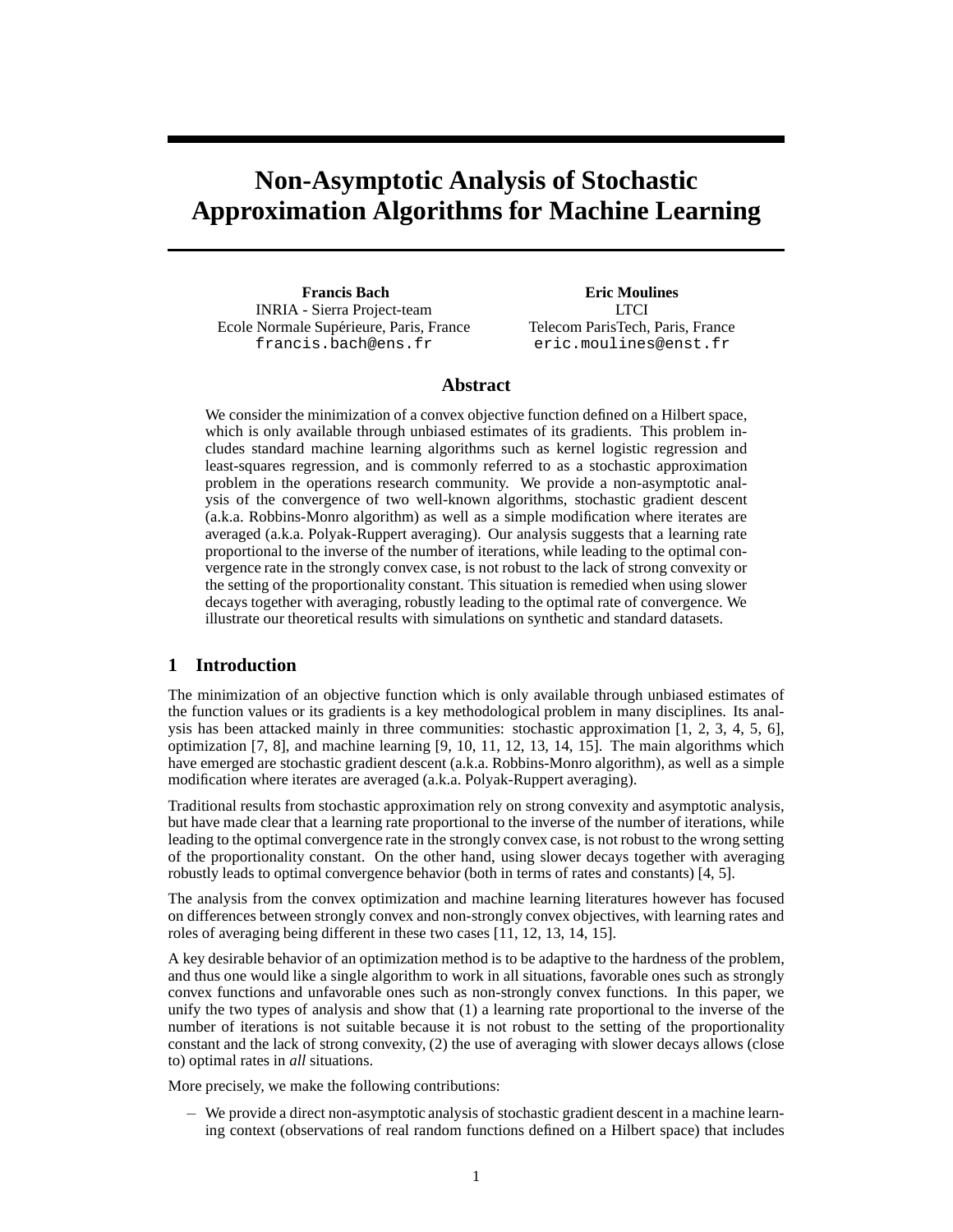kernel least-squares regression and logistic regression (see Section 2), with strong convexity assumptions (Section 3) and without (Section 4).

- − We provide a non-asymptotic analysis of Polyak-Ruppert averaging [4, 5], with and without strong convexity (Sections 3.3 and 4.2). In particular, we show that slower decays of the learning rate, *together with averaging*, are crucial to *robustly* obtain fast convergence rates.
- − We illustrate our theoretical results through experiments on synthetic and non-synthetic examples in Section 5.

**Notation.** We consider a Hilbert space H with a scalar product  $\langle \cdot, \cdot \rangle$ . We denote by  $\|\cdot\|$  the associated norm and use the same notation for the operator norm on bounded linear operators from H to H, defined as  $||A|| = \sup_{||x|| \le 1} ||Ax||$  (if H is a Euclidean space, then  $||A||$  is the largest singular value of A). We also use the notation "w.p.1" to mean "with probability one". We denote by  $E$  the expectation or conditional expectation with respect to the underlying probability space.

#### **2 Problem set-up**

We consider a sequence of *convex differentiable random* functions  $(f_n)_{n\geq 1}$  from H to R. We consider the following recursion, starting from  $\theta_0 \in \mathcal{H}$ :

$$
\forall n \geqslant 1, \ \theta_n = \theta_{n-1} - \gamma_n f'_n(\theta_{n-1}), \tag{1}
$$

where  $(\gamma_n)_{n\geq 1}$  is a deterministic sequence of positive scalars, which we refer to as the *learning rate sequence*. The function  $f_n$  is assumed to be differentiable (see, e.g., [16] for definitions and properties of differentiability for functions defined on Hilbert spaces), and its gradient is an unbiased estimate of the gradient of a certain function  $f$  we wish to minimize:

(**H1**) Let  $(\mathcal{F}_n)_{n\geqslant0}$  be an increasing family of  $\sigma$ -fields.  $\theta_0$  is  $\mathcal{F}_0$ -measurable, and for each  $\theta \in \mathcal{H}$ , the random variable  $f'_n(\theta)$  is square-integrable,  $\mathcal{F}_n$ -measurable and

 $\forall \theta \in \mathcal{H}, \ \forall n \geq 1, \ \mathbb{E}(f'_n(\theta)|\mathcal{F}_{n-1}) = f'(\theta), \text{ w.p.1}.$  (2)

For an introduction to martingales, σ-fields, and conditional expectations, see, e.g., [17]. Note that depending whether  $\mathcal{F}_0$  is a trivial  $\sigma$ -field or not,  $\theta_0$  may be random or not. Moreover, we could restrict Eq. (2) to be satisfied only for  $\theta_{n-1}$  and  $\theta^*$  (which is a global minimizer of f).

Given only the noisy gradients  $f'_n(\theta_{n-1})$ , the goal of stochastic approximation is to minimize the function f with respect to  $\theta$ . Our assumptions include two usual situations, but also include many others (e.g., potentially, active learning):

- − **Stochastic approximation**: in the so-called Robbins-Monro setting, for all  $\theta \in \mathcal{H}$  and  $n \ge 1$ ,  $f_n(\theta)$  may be expressed as  $f_n(\theta) = f(\theta) + \langle \varepsilon_n, \theta \rangle$ , where  $(\varepsilon_n)_{n \geq 1}$  is a square-integrable martingale difference (i.e., such that  $\mathbb{E}(\varepsilon_n|\mathcal{F}_{n-1}) = 0$ ), which corresponds to a noisy observation  $f'(\theta_{n-1}) + \varepsilon_n$  of the gradient  $f'(\theta_{n-1})$ .
- − **Learning from i.i.d. observations**: for all  $\theta \in \mathcal{H}$  and  $n \geq 1$ ,  $f_n(\theta) = \ell(\theta, z_n)$  where  $z_n$  is an i.i.d. sequence of observations in a measurable space Z and  $\ell : \mathcal{H} \times \mathcal{Z}$  is a loss function. Then  $f(\theta)$  is the generalization error of the predictor defined by  $\theta$ . Classical examples are leastsquares or logistic regression (linear or non-linear through kernel methods [18, 19]), where  $f_n(\theta) = \frac{1}{2} (\langle x_n, \theta \rangle - y_n)^2$ , or  $f_n(\theta) = \log[1 + \exp(-y_n \langle x_n, \theta \rangle)]$ , for  $x_n \in \mathcal{H}$ , and  $y_n \in \mathbb{R}$ (or  $\{-1, 1\}$  for logistic regression).

Throughout this paper, unless otherwise stated, we assume that each function  $f_n$  is convex and *smooth*, following the traditional definition of smoothness from the optimization literature, i.e., Lipschitz-continuity of the gradients (see, e.g., [20]). However, we make two slightly different assumptions: **(H2)** where the function  $\theta \mapsto \mathbb{E}(f'_n(\theta)|\mathcal{F}_{n-1})$  is Lipschitz-continuous in quadratic mean and a strengthening of this assumption,  $(H2')$  in which  $\theta \mapsto f'_n(\theta)$  is almost surely Lipschitzcontinuous.

(**H2**) For each  $n \ge 1$ , the function  $f_n$  is almost surely convex, differentiable, and:

$$
\forall n \geq 1, \ \forall \theta_1, \theta_2 \in \mathcal{H}, \ \ \mathbb{E}(\|f'_n(\theta_1) - f'_n(\theta_2)\|^2 | \mathcal{F}_{n-1}) \leq L^2 \|\theta_1 - \theta_2\|^2, \quad \text{w.p.1.} \tag{3}
$$

**(H2'**) For each  $n \geq 1$ , the function  $f_n$  is almost surely convex, differentiable with Lipschitzcontinuous gradient  $f'_n$ , with constant L, that is:

$$
\forall n \geqslant 1, \ \forall \theta_1, \theta_2 \in \mathcal{H}, \ \ \|f'_n(\theta_1) - f'_n(\theta_2)\| \leqslant L \|\theta_1 - \theta_2\|, \quad \text{w.p.1.}
$$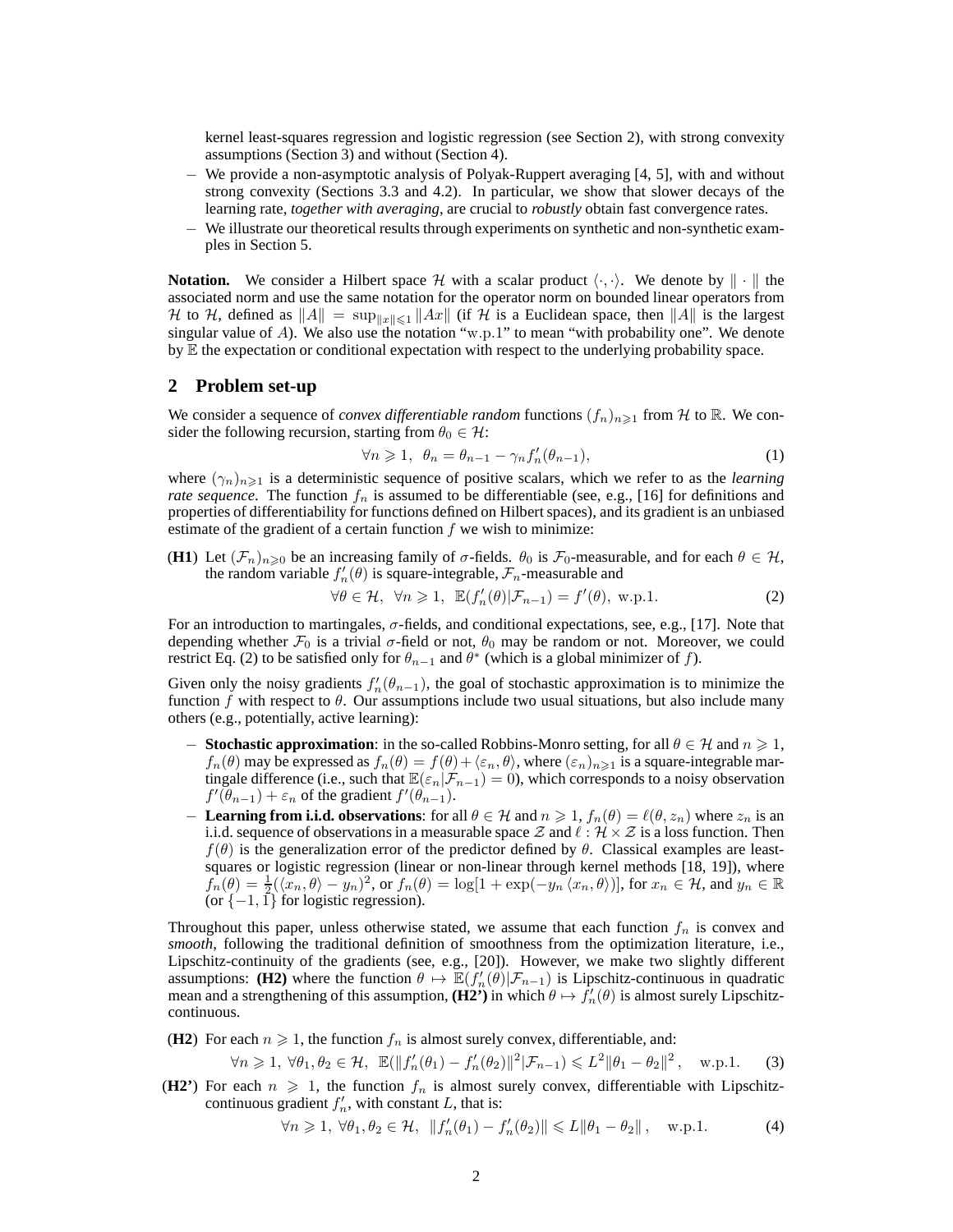If  $f_n$  is twice differentiable, this corresponds to having the operator norm of the Hessian operator of  $f_n$  bounded by L. For least-squares or logistic regression, if we assume that  $(\mathbb{E} \|x_n\|^4)^{1/4} \le$ R for all  $n \in \mathbb{N}$ , then we may take  $L = \overline{R}^2$  (or even  $L = R^2/4$  for logistic regression) for assumption **(H2)**, while for assumption **(H2')**, we need to have an almost sure bound  $||x_n|| \le R$ .

#### **3 Strongly convex objectives**

In this section, following [21], we make the additional assumption of strong convexity of  $f$ , but not of all functions  $f_n$  (see [20] for definitions and properties of such functions):

**(H3)** The function f is strongly convex with respect to the norm  $\|\cdot\|$ , with convexity constant  $\mu > 0$ . That is, for all  $\theta_1, \theta_2 \in \mathcal{H}$ ,  $f(\theta_1) \geq f(\theta_2) + \langle f'(\theta_2), \theta_1 - \theta_2 \rangle + \frac{\mu}{2} ||\theta_1 - \theta_2||^2$ .

Note that (H3) simply needs to be satisfied for  $\theta_2 = \theta^*$  being the unique global minimizer of f (such that  $f'(\theta^*) = 0$ ). In the context of machine learning (least-squares or logistic regression), assumption **(H3)** is satisfied as soon as  $\frac{\mu}{2} ||\theta||^2$  is used as an additional regularizer. For all strongly convex losses (e.g., least-squares), it is also satisfied as soon as the expectation  $\mathbb{E}(x_n \otimes x_n)$  is invertible. Note that this implies that the problem is finite-dimensional, otherwise, the expectation is a compact covariance operator, and hence non-invertible (see, e.g., [22] for an introduction to covariance operators). For non-strongly convex losses such as the logistic loss, f can never be strongly convex unless we restrict the domain of  $\theta$  (which we do in Section 3.2). Alternatively to restricting the domain, replacing the logistic loss  $u \mapsto \log(1 + e^{-u})$  by  $u \mapsto \log(1 + e^{-u}) + \varepsilon u^2/2$ , for some small  $\varepsilon > 0$ , makes it strongly convex in low-dimensional settings.

By strong convexity of f, if we assume  $(H3)$ , then f attains its global minimum at a unique vector  $\theta^* \in \mathcal{H}$  such that  $f'(\theta^*) = 0$ . Moreover, we make the following assumption (in the context of stochastic approximation, it corresponds to  $\mathbb{E}(\|\varepsilon_n\|^2|\mathcal{F}_{n-1}) \leq \sigma^2$ :

**(H4)** There exists  $\sigma^2 \in \mathbb{R}_+$  such that for all  $n \geq 1$ ,  $\mathbb{E}(\|f'_n(\theta^*)\|^2 | \mathcal{F}_{n-1}) \leq \sigma^2$ , w.p.1.

#### **3.1 Stochastic gradient descent**

Before stating our first theorem (see proof in [23]), we introduce the following family of functions  $\varphi_{\beta} : \mathbb{R}_{+} \setminus \{0\} \to \mathbb{R}$  given by:

$$
\varphi_{\beta}(t) = \begin{cases} \frac{t^{\beta} - 1}{\beta} & \text{if } \beta \neq 0, \\ \log t & \text{if } \beta = 0. \end{cases}
$$

The function  $\beta \mapsto \varphi_{\beta}(t)$  is continuous for all  $t > 0$ . Moreover, for  $\beta > 0$ ,  $\varphi_{\beta}(t) < \frac{t^{\beta}}{\beta}$  $\frac{\partial P}{\partial \beta}$ , while for  $\beta < 0$ , we have  $\varphi_{\beta}(t) < \frac{1}{-\beta}$  (both with asymptotic equality when t is large).

**Theorem 1 (Stochastic gradient descent, strong convexity)** *Assume* (**H1**,**H2**,**H3**,**H4**)*. Denote*  $\delta_n = \mathbb{E} \|\theta_n - \theta^*\|^2$ , where  $\theta_n \in \mathcal{H}$  is the *n*-th iterate of the recursion in Eq. (1), with  $\gamma_n = Cn^{-\alpha}$ . *We have, for*  $\alpha \in [0, 1]$ *:* 

$$
\delta_n \leqslant \begin{cases} 2\exp\left(4L^2C^2\varphi_{1-2\alpha}(n)\right)\exp\left(-\frac{\mu C}{4}n^{1-\alpha}\right)\left(\delta_0 + \frac{\sigma^2}{L^2}\right) + \frac{4C\sigma^2}{\mu n^{\alpha}}, & \text{if } 0 \leq \alpha < 1, \\ \frac{\exp(2L^2C^2)}{n^{\mu C}}\left(\delta_0 + \frac{\sigma^2}{L^2}\right) + 2\sigma^2 C^2 \frac{\varphi_{\mu C/2-1}(n)}{n^{\mu C/2}}, & \text{if } \alpha = 1. \end{cases} \tag{5}
$$

**Sketch of proof.** Under our assumptions, it can be shown that  $(\delta_n)$  satisfies the following recursion:

$$
\delta_n \leqslant (1 - 2\mu\gamma_n + 2L^2\gamma_n^2)\delta_{n-1} + 2\sigma^2\gamma_n^2. \tag{6}
$$

Note that it also appears in [3, Eq. (2)] under different assumptions. Using this *deterministic* recursion, we then derive bounds using classical techniques from stochastic approximation [2], but in a non-asymptotic way, by deriving explicit upper-bounds.

**Related work.** To the best of our knowledge, this non-asymptotic bound, which depends explicitly upon the parameters of the problem, is novel (see [1, Theorem 1, Electronic companion paper] for a simpler bound with no such explicit dependence). It shows in particular that there is convergence in quadratic mean for any  $\alpha \in (0, 1]$ . Previous results from the stochastic approximation literature have focused mainly on almost sure convergence of the sequence of iterates. Almost-sure convergence requires that  $\alpha > 1/2$ , with counter-examples for  $\alpha < 1/2$  (see, e.g., [2] and references therein).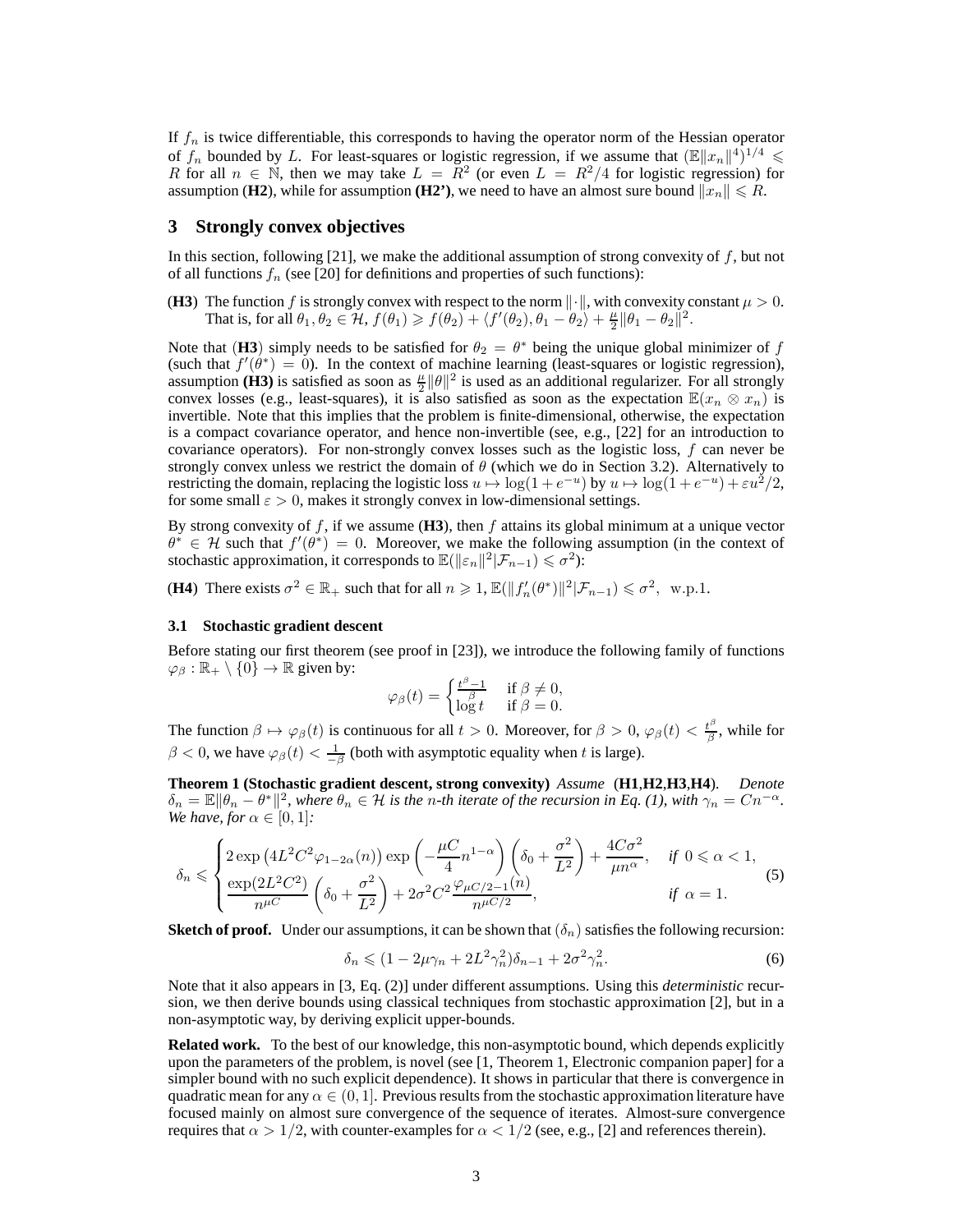**Bound on function values.** The bounds above imply a corresponding a bound on the functions values. Indeed, under assumption **(H2)**, it may be shown that  $\mathbb{E}[\hat{f}(\theta_n) - f(\theta^*)] \le \frac{L}{2}\delta_n$  (see proof in [23]).

**Tightness for quadratic functions.** Since the deterministic recursion in Eq. (6) is an equality for quadratic functions  $f_n$ , the result in Eq. (5) is optimal (up to constants). Moreover, our results are consistent with the asymptotic results from [6].

**Forgetting initial conditions.** Bounds depend on the initial condition  $\delta_0 = \mathbb{E} \left[ \|\theta_0 - \theta^*\|^2 \right]$  and the variance  $\sigma^2$  of the noise term. The initial condition is forgotten sub-exponentially fast for  $\alpha \in (0,1)$ , but not for  $\alpha = 1$ . For  $\alpha < 1$ , the asymptotic term in the bound is  $\frac{4C\sigma^2}{\mu n^{\alpha}}$ .

**Behavior for**  $\alpha = 1$ . For  $\alpha = 1$ , we have  $\frac{\varphi_{\mu C/2-1}(n)}{n^{\mu C/2}} \leq \frac{1}{\mu C/2-1} \frac{1}{n}$  if  $C\mu > 2$ ,  $\frac{\varphi_{\mu C/2-1}(n)}{n^{\mu C/2}} = \frac{\log n}{n}$ if  $C\mu = 2$  and  $\frac{\varphi_{\mu C/2 - 1}(n)}{n^{\mu C/2}} \leq \frac{1}{1 - \mu C/2} \frac{1}{n^{\mu C/2}}$  if  $C\mu > 2$ . Therefore, for  $\alpha = 1$ , the choice of C is critical, as already noticed by  $[8]$ : too small C leads to convergence at arbitrarily small rate of the form  $n^{-\mu C/2}$ , while too large C leads to explosion due to the initial condition. This behavior is confirmed in simulations in Section 5.

**Setting** C **too large.** There is a potentially catastrophic term when C is chosen too large, i.e.,  $\exp(4L^2C^2\varphi_{1-2\alpha}(n))$ , which leads to an increasing bound when n is small. Note that for  $\alpha < 1$ , this catastrophic term is in front of a sub-exponentially decaying factor, so its effect is mitigated once the term in  $n^{1-\alpha}$  takes over  $\varphi_{1-2\alpha}(n)$ , and the transient term stops increasing. Moreover, the asymptotic term is not involved in it (which is also observed in simulations in Section 5).

**Minimax rate.** Note finally, that the asymptotic convergence rate in  $O(n^{-1})$  matches optimal asymptotic minimax rate for stochastic approximation [24, 25]. Note that there is no explicit dependence on dimension; this dependence is implicit in the definition of the constants  $\mu$  and  $L$ .

#### **3.2 Bounded gradients**

In some cases such as logistic regression, we also have a uniform upper-bound on the gradients, i.e., we assume (note that in Theorem 2, this assumption replaces both **(H2)** *and* **(H4)**).

(**H5**) For each  $n \geq 1$ , almost surely, the function  $f_n$  if convex, differentiable and has gradients uniformly bounded by B on the ball of center 0 and radius D, i.e., for all  $\theta \in \mathcal{H}$  and all  $n > 0$ ,  $\|\theta\| \leq D \Rightarrow \|f'_n(\theta)\| \leq B.$ 

Note that no function may be strongly convex and Lipschitz-continuous (i.e., with uniformly bounded gradients) over the entire Hilbert space H. Moreover, if (**H2'**) is satisfied, then we may take  $D = ||\theta^*||$  and  $B = LD$ . The next theorem shows that with a slight modification of the recursion in Eq. (1), we get simpler bounds than the ones obtained in Theorem 1, obtaining a result which already appeared in a simplified form [8] (see proof in [23]):

**Theorem 2 (Stochastic gradient descent, strong convexity, bounded gradients)** *Assume* **(H1,H3,H5)**. Denote  $\delta_n = \mathbb{E} \left[ \|\theta_n - \theta^*\|^2 \right]$ , where  $\theta_n \in \mathcal{H}$  is the n-th iterate of the follow*ing recursion:*

$$
\forall n \geqslant 1, \ \theta_n = \Pi_D[\theta_{n-1} - \gamma_n f'_n(\theta_{n-1})],\tag{7}
$$

*where*  $\Pi_D$  *is the orthogonal projection operator on the ball*  $\{\theta : \|\theta\| \leq D\}$ . Assume  $\|\theta^*\| \leq D$ . If  $\gamma_n = Cn^{-\alpha}$ , we have, for  $\alpha \in [0,1]$ :

$$
\delta_n \leqslant \begin{cases}\n(\delta_0 + B^2 C^2 \varphi_{1-2\alpha}(n)) \exp\left(-\frac{\mu C}{2} n^{1-\alpha}\right) + \frac{2B^2 C^2}{\mu n^{\alpha}}, & \text{if } \alpha \in [0,1); \\
\delta_0 n^{-\mu C} + 2B^2 C^2 n^{-\mu C} \varphi_{\mu C-1}(n), & \text{if } \alpha = 1.\n\end{cases}\n\tag{8}
$$

The proof follows the same lines than for Theorem 1, but with the deterministic recursion  $\delta_n \leq$  $(1-2\mu\gamma_n)\delta_{n-1} + B^2\gamma_n^2$ . Note that we obtain the same asymptotic terms than for Theorem 1 (but B replaces  $σ$ ). Moreover, the bound is simpler (no explosive multiplicative factors), but it requires to know  $D$  in advance, while Theorem 1 does not. Note that because we have only assumed Lipschitzcontinuity, we obtain a bound on function values of order  $O(n^{-\alpha/2})$ , which is sub-optimal. For bounds directly on function values, see [26].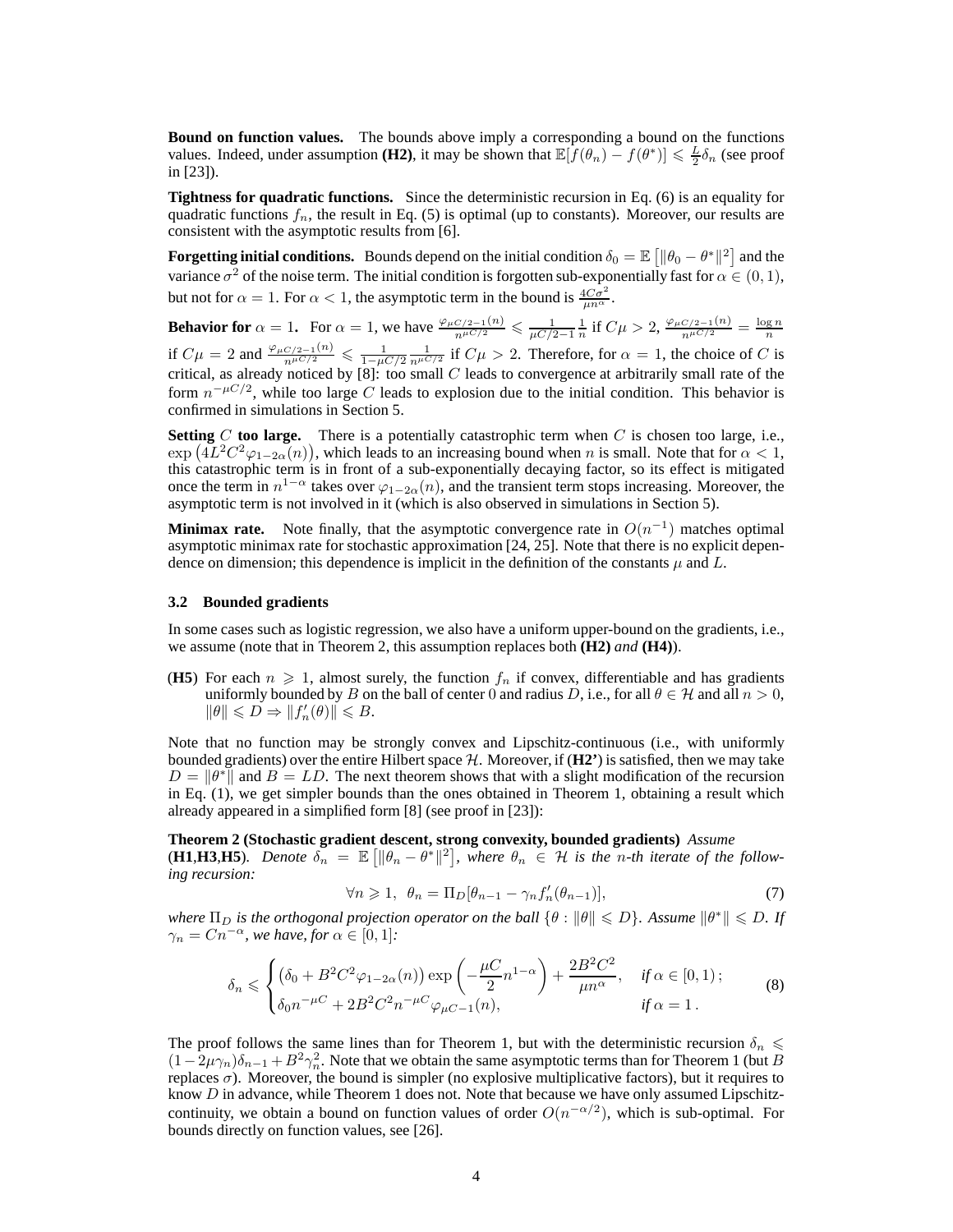#### **3.3 Polyak-Ruppert averaging**

We now consider  $\bar{\theta}_n = \frac{1}{n} \sum_{k=0}^{n-1} \theta_k$  and, following [4, 5], we make extra assumptions regarding the smoothness of each  $f_n$  and the fourth-order moment of the driving noise:

**(H6)** For each  $n \geq 1$ , the function  $f_n$  is almost surely twice differentiable with Lipschitz-continuous Hessian operator  $f_n''$ , with Lipschitz constant M. That is, for all  $\theta_1, \theta_2 \in \mathcal{H}$  and for all  $n \ge 1$ ,  $||f''_n(\theta_1) - f''_n(\theta_2)|| \leq M ||\theta_1 - \theta_2||$ , where  $|| \cdot ||$  is the operator norm.

Note that (H6) needs only to be satisfied for  $\theta_2 = \theta^*$ . For least-square regression, we have  $M = 0$ , while for logistic regression, we have  $M = R^3/4$ .

**(H7)** There exists  $\tau \in \mathbb{R}_+$ , such that for each  $n \geq 1$ ,  $\mathbb{E}(\Vert f'_n(\theta^*) \Vert^4 | \mathcal{F}_{n-1}) \leq \tau^4$  almost surely. Moreover, there exists a nonnegative self-adjoint operator  $\sum$  such that for all  $n$ ,  $\mathbb{E}(f'_n(\theta^*))\otimes$  $f'_n(\theta^*)|\mathcal{F}_{n-1}) \preccurlyeq \Sigma$  almost-surely.

The operator  $\Sigma$  (which always exists as soon as  $\tau$  is finite) is here to characterize precisely the variance term, which will be independent of the learning rate sequence  $(\gamma_n)$ , as we now show:

**Theorem 3 (Averaging, strong convexity)** *Assume* (**H1**, **H2**<sup>'</sup>, **H3**, **H4**, **H6**, **H7**)*. Then, for*  $\theta_n =$  $\frac{1}{n} \sum_{k=0}^{n-1} \theta_k$  and  $\alpha \in (0,1)$ *, we have:* 

$$
\begin{split} \left(\mathbb{E}\|\bar{\theta}_{n}-\theta^{*}\|^{2}\right)^{1/2} &\leq \frac{\left[\operatorname{tr}f''(\theta^{*})^{-1}\Sigma f''(\theta^{*})^{-1}\right]^{1/2}}{\sqrt{n}} + \frac{6\sigma}{\mu C^{1/2}}\frac{1}{n^{1-\alpha/2}} + \frac{MC\tau^{2}}{2\mu^{3/2}}(1+(\mu C)^{1/2})\frac{\varphi_{1-\alpha}(n)}{n} \\ &+ \frac{4LC^{1/2}}{\mu}\frac{\varphi_{1-\alpha}(n)^{1/2}}{n} + \frac{8A}{n\mu^{1/2}}\left(\frac{1}{C}+L\right)\left(\delta_{0}+\frac{\sigma^{2}}{L^{2}}\right)^{1/2} \\ &+ \frac{5MC^{1/2}\tau}{2n\mu}A\exp\left(24L^{4}C^{4}\right)\left(\delta_{0}+\frac{\mu\mathbb{E}\left[\|\theta_{0}-\theta^{*}\|^{4}\right]}{20C\tau^{2}} + 2\tau^{2}C^{3}\mu + 8\tau^{2}C^{2}\right)^{1/2}, \end{split} \tag{9}
$$

*where A is a constant that depends only on*  $\mu$ *, C, L and*  $\alpha$ *.* 

**Sketch of proof.** Following [4], we start from Eq. (1), write it as  $f'_n(\theta_{n-1}) = \frac{1}{\gamma_n}(\theta_{n-1} - \theta_n)$ , and notice that (a)  $f'_n(\theta_{n-1}) \approx f'_n(\theta^*) + f''(\theta^*) (\theta_{n-1} - \theta^*)$ , (b)  $f'_n(\theta^*)$  has zero mean and behaves like an i.i.d. sequence, and (c)  $\frac{1}{n} \sum_{k=1}^{n} \frac{1}{\gamma_k} (\hat{\theta}_{k-1} - \theta_k)$  turns out to be negligible owing to a summation by parts and to the bound obtained in Theorem 1. This implies that  $\bar{\theta}_n - \theta^*$  behaves like  $-\frac{1}{n}\sum_{k=1}^n f''(\theta^*)^{-1}f'_k(\theta^*)$ . Note that we obtain a bound on the *root* mean square error.

**Forgetting initial conditions.** There is no sub-exponential forgetting of initial conditions, but rather a decay at rate  $O(n^{-2})$  (last two lines in Eq. (9)). This is a known problem which may slow down the convergence, a common practice being to start averaging after a certain number of iterations [2]. Moreover, the constant A may be large when  $LC$  is large, thus the catastrophic terms are more problematic than for stochastic gradient descent, because they do not appear in front of sub-exponentially decaying terms (see [23]). This suggests to take  $CL$  small.

**Asymptotically leading term.** When  $M > 0$  and  $\alpha > 1/2$ , the asymptotic term for  $\delta_n$  is independent of  $(\gamma_n)$  and of order  $O(n^{-1})$ . Thus, averaging allows to get from the slow rate  $O(n^{-\alpha})$  to the optimal rate  $O(n^{-1})$ . The next two leading terms (in the first line) have order  $O(n^{\alpha-2})$  and  $O(n^{-2\alpha})$ , suggesting the setting  $\alpha = 2/3$  to make them equal. When  $M = 0$  (quadratic functions), the leading term has rate  $O(n^{-1})$  for all  $\alpha \in (0, 1)$  (with then a contribution of the first term in the second line).

**Case**  $\alpha = 1$ . We get a simpler bound by directly averaging the bound in Theorem 1, which leads to an unchanged rate of  $n^{-1}$ , i.e., averaging is not key for  $\alpha = 1$ , and does not solve the robustness problem related to the choice of C or the lack of strong convexity.

**Leading term independent of**  $(\gamma_n)$ . The term in  $O(n^{-1})$  does not depend on  $\gamma_n$ . Moreover, as noticed in the stochastic approximation literature [4], in the context of learning from i.i.d. observations, this is exactly the Cramer-Rao bound (see, e.g., [27]), and thus the leading term is asymptotically optimal. Note that no explicit Hessian inversion has been performed to achieve this bound.

**Relationship with prior work on online learning.** There is no clear way of adding a bounded gradient assumption in the general case  $\alpha \in (0, 1)$ , because the proof relies on the recursion without projections, but for  $\alpha = 1$ , the rate of  $O(n^{-1})$  (up to a logarithmic term) can be achieved in the more general framework of online learning, where averaging is key to deriving bounds for stochastic approximation from regret bounds. Moreover, bounds are obtained in high probability rather than simply in quadratic mean (see, e.g., [11, 12, 13, 14, 15]).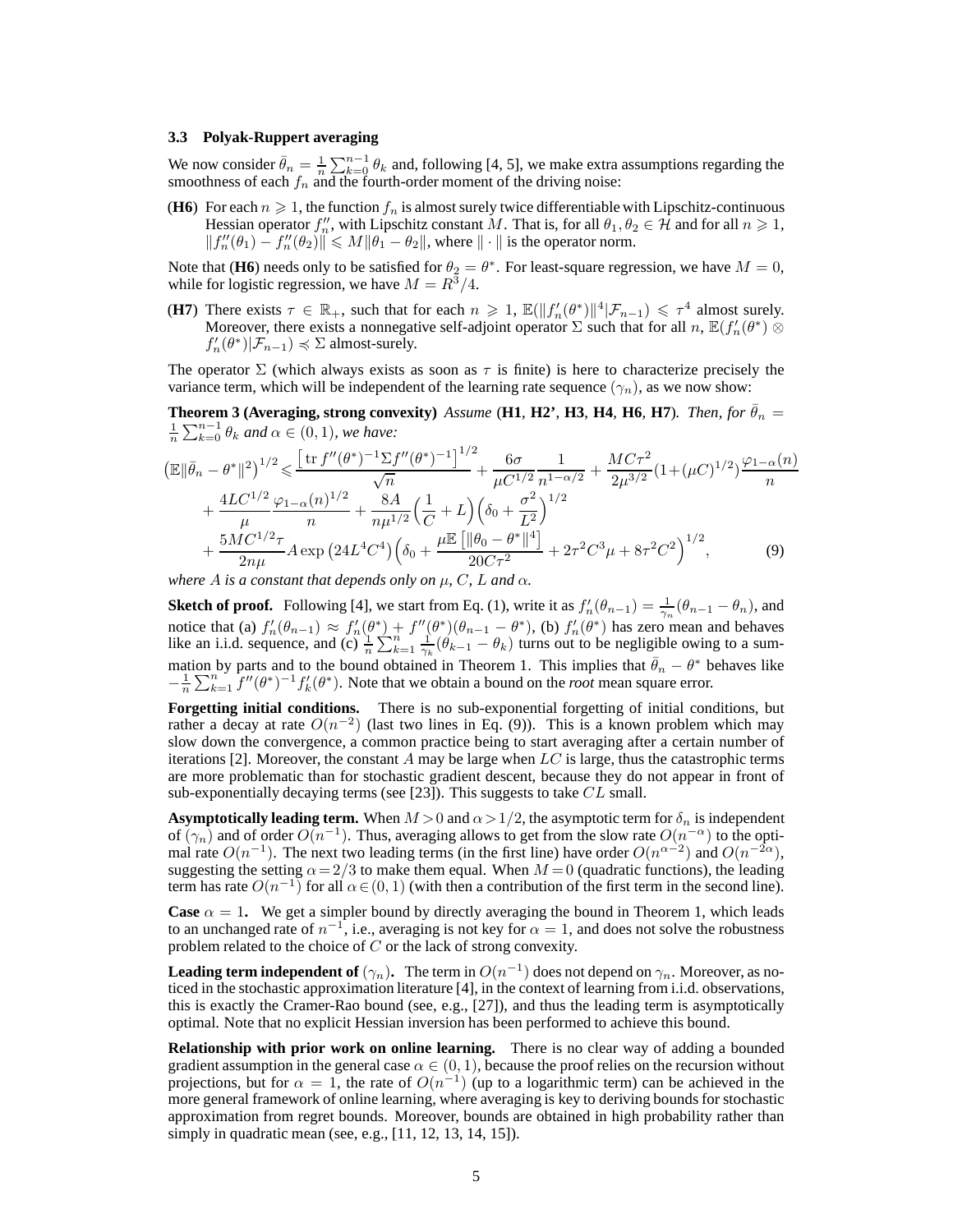## **4 Non-strongly convex objectives**

In this section, we do not assume that the function  $f$  is strongly convex, but we replace  $(H3)$  by:

**(H8)** The function f attains its global minimum at a certain  $\theta^* \in \mathcal{H}$  (which may not be unique).

In the machine learning scenario, this essentially implies that the best predictor is in the function class we consider.<sup>1</sup> In the following theorem, since  $\theta^*$  is not unique, we only derive a bound on function values. Not assuming strong convexity is essential in practice to make sure that algorithms are robust and *adaptive* to the hardness of the learning or optimization problem (much like gradient descent is).

#### **4.1 Stochastic gradient descent**

The following theorem is shown in a similar way to Theorem 1; we first derive a deterministic recursion, which we analyze with novel tools compared to the non-stochastic case (see details in [23]), obtaining new convergence rates for non-averaged stochastic gradient descent :

**Theorem 4 (Stochastic gradient descent, no strong convexity)** *Assume* (**H1**,**H2'**,**H4**,**H8**)*. Then, if*  $\gamma_n = Cn^{-\alpha}$ *, for*  $\alpha \in [1/2, 1]$ *, we have:* 

$$
\mathbb{E}\left[f(\theta_n) - f(\theta^*)\right] \leq \frac{1}{C} \left(\delta_0 + \frac{\sigma^2}{L^2}\right) \exp\left(4L^2 C^2 \varphi_{1-2\alpha}(n)\right) \frac{1 + 4L^{3/2} C^{3/2}}{\min\{\varphi_{1-\alpha}(n), \varphi_{\alpha/2}(n)\}}.\tag{10}
$$

When  $\alpha = 1/2$ , the bound goes to zero only when  $LC < 1/4$ , at rates which can be arbitrarily slow. For  $\alpha \in (1/2, 2/3)$ , we get convergence at rate  $O(n^{-\alpha/2})$ , while for  $\alpha \in (2/3, 1)$ , we get a convergence rate of  $O(n^{\alpha-1})$ . For  $\alpha = 1$ , the upper bound is of order  $O((\log n)^{-1})$ , which may be very slow (but still convergent). The rate of convergence changes at  $\alpha = 2/3$ , where we get our best rate  $O(n^{-1/3})$ , which does not match the minimax rate of  $O(n^{-1/2})$  for stochastic approximation in the non-strongly convex case [25]. These rates for stochastic gradient descent without strong convexity assumptions are new and we conjecture that they are asymptotically minimax optimal (for stochastic gradient descent, not for stochastic approximation). Nevertheless, the proof of this result falls out of the scope of this paper.

If we further assume that we have all gradients bounded by B (that is, we assume  $D = \infty$  in (**H5**)), then, we have the following theorem, which allows  $\alpha \in (1/3, 1/2)$  with rate  $O(n^{-3\alpha/2+1/2})$ :

**Theorem 5 (Stochastic gradient descent, no strong convexity, bounded gradients)** *Assume* **(H1, H2', H5, H8)***. Then, if*  $\gamma_n = Cn^{-\alpha}$ *, for*  $\alpha \in [1/3, 1]$ *, we have:* 

$$
\mathbb{E}\left[f(\theta_n) - f(\theta^*)\right] \leqslant \begin{cases} \left(\delta_0 + B^2 C^2 \varphi_{1-2\alpha}(n)\right) \frac{1 + 4L^{1/2} C^{1/2}}{C \min\{\varphi_{1-\alpha}(n), \varphi_{\alpha/2}(n)\}}, & \text{if } \alpha \in [1/2, 1],\\ \frac{2}{C} (\delta_0 + B^2 C^2)^{1/2} \frac{(1 + 4L^{1/2} B C^{3/2})}{(1 - 2\alpha)^{1/2} \varphi_{3\alpha/2 - 1/2}(n)}, & \text{if } \alpha \in [1/3, 1/2]. \end{cases} \tag{11}
$$

#### **4.2 Polyak-Ruppert averaging**

Averaging in the context of non-strongly convex functions has been studied before, in particular in the optimization and machine learning literature, and the following theorems are similar in spirit to earlier work [7, 8, 13, 14, 15]:

**Theorem 6 (averaging, no strong convexity)** *Assume* (**H1**,**H2**<sup>*'*</sup>,**H4**,**H8**)*. Then, if*  $\gamma_n = Cn^{-\alpha}$ *, for*  $\alpha \in [1/2, 1]$ *, we have* 

$$
\mathbb{E}\left[f(\bar{\theta}_n) - f(\theta^*)\right] \leq \frac{1}{C} \left(\delta_0 + \frac{\sigma^2}{L^2}\right) \frac{\exp\left(2L^2 C^2 \varphi_{1-2\alpha}(n)\right)}{n^{1-\alpha}} \left[1 + (2LC)^{1+\frac{1}{\alpha}}\right] + \frac{\sigma^2 C}{2n} \varphi_{1-\alpha}(n). \tag{12}
$$

If  $\alpha = 1/2$ , then we only have convergence under  $LC < 1/4$  (as in Theorem 4), with potentially slow rate, while for  $\alpha > 1/2$ , we have a rate of  $O(n^{-\alpha})$ , with otherwise similar behavior than for the strongly convex case with no bounded gradients. Here, averaging has allowed the rate to go from  $O(\max\{n^{\alpha-1}, n^{-\alpha/2}\})$  to  $O(n^{-\alpha})$ .

<sup>&</sup>lt;sup>1</sup>For least-squares regression with kernels, where  $f_n(\theta) = \frac{1}{2}(y_n - \langle \theta, \Phi(x_n) \rangle)^2$ , with  $\Phi(x_n)$  being the feature map associated with a reproducing kernel Hilbert space  $\mathcal{H}$  with universal kernel [28], then we need that  $x \mapsto \mathbb{E}(Y | X = x)$  is a function within the RKHS. Taking care of situations where this is not true is clearly of importance but out of the scope of this paper.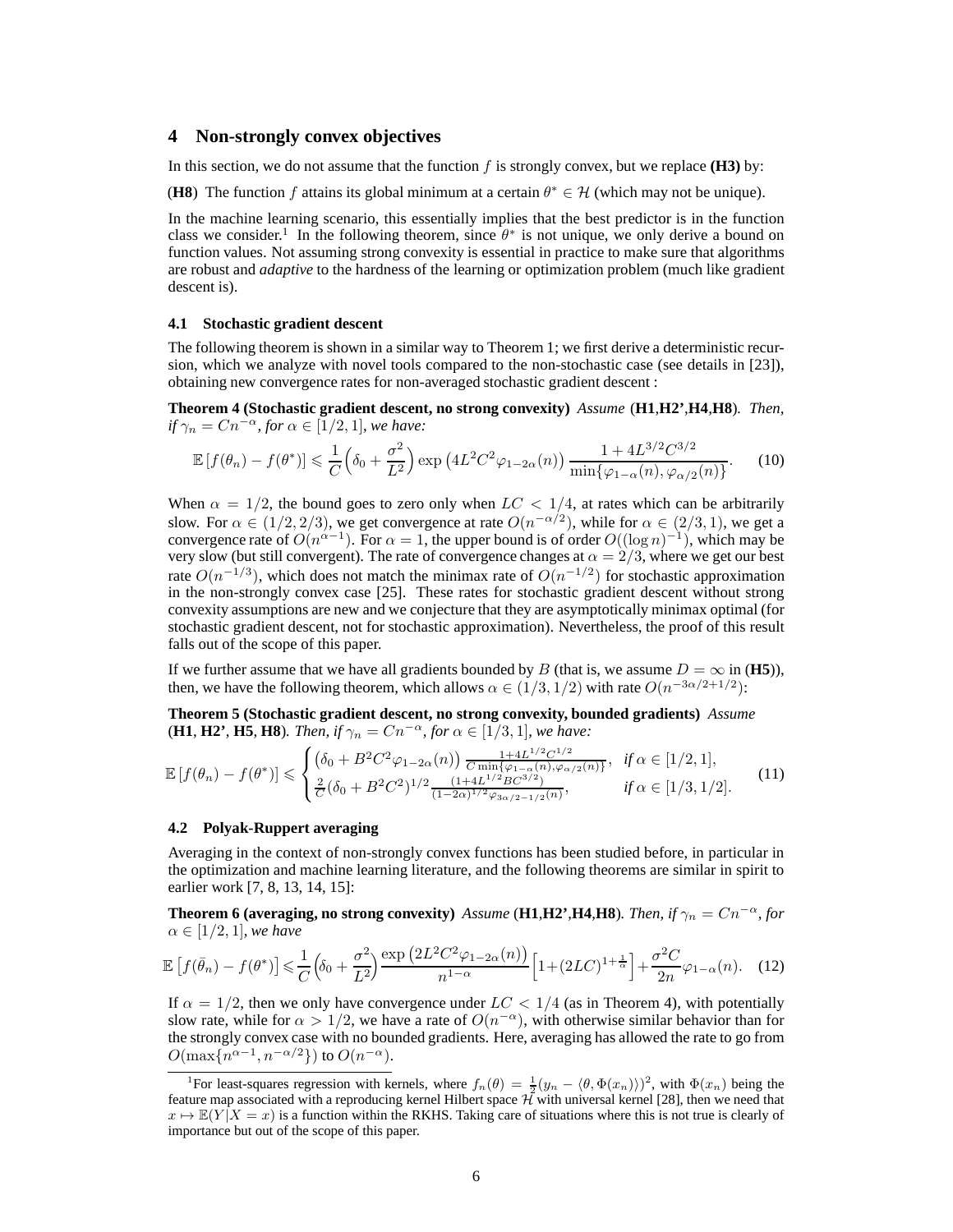

Figure 1: Robustness to lack of strong convexity for different learning rates and stochastic gradient (sgd) and Polyak-Ruppert averaging (ave). From left to right:  $f(\theta) = |\theta|^2$  and  $f(\theta) = |\theta|^4$ , (between  $-1$  and 1, affine outside of  $[-1, 1]$ , continuously differentiable). See text for details.



Figure 2: Robustness to wrong constants for  $\gamma_n = Cn^{-\alpha}$ . Left:  $\alpha = 1/2$ , right:  $\alpha = 1$ . See text for details. Best seen in color.

**Theorem 7 (averaging, no strong convexity, bounded gradients)** *Assume* (**H1**,**H5**,**H8**). If  $\gamma_n$  =  $Cn^{-\alpha}$ *, for*  $\alpha \in [0,1]$ *, we have* 

$$
\mathbb{E}\left[f(\bar{\theta}_n) - f(\theta^*)\right] \leq \frac{n^{\alpha - 1}}{2C}(\delta_0 + C^2 B^2 \varphi_{1 - 2\alpha}(n)) + \frac{B^2}{2n} \varphi_{1 - \alpha}(n). \tag{13}
$$

With the bounded gradient assumption (and in fact without smoothness), we obtain the minimax asymptotic rate  $O(n^{-1/2})$  up to logarithmic terms [25] for  $\alpha = 1/2$ , and, for  $\alpha < 1/2$ , the rate  $O(n^{-\alpha})$  while for  $\alpha > 1/2$ , we get  $O(n^{\alpha-1})$ . Here, averaging has also allowed to increase the range of  $\alpha$  which ensures convergence, to  $\alpha \in (0, 1)$ .

### **5 Experiments**

**Robustness to lack of strong convexity.** Define  $f : \mathbb{R} \to \mathbb{R}$  as  $|\theta|^q$  for  $|\theta| \leq 1$  and extended into a continuously differentiable function, affine outside of  $[-1, 1]$ . For all  $q > 1$ , we have a convex function with Lipschitz-continuous gradient with constant  $L = q(q-1)$ . It is strongly convex around the origin for  $q \in (1, 2]$ , but its second derivative vanishes for  $q > 2$ . In Figure 1, we plot in log-log scale the average of  $f(\theta_n) - f(\theta^*)$  over 100 replications of the stochastic approximation problem (with i.i.d. Gaussian noise of standard deviation 4 added to the gradient). For  $q = 2$  (left plot), where we locally have a strongly convex case, all learning rates lead to good estimation with decay proportional to  $\alpha$  (as shown in Theorem 1), while for the averaging case, all reach the exact same convergence rate (as shown in Theorem 3). However, for  $q = 4$  where strong convexity does not hold (right plot), without averaging,  $\alpha = 1$  is still fastest but becomes the slowest after averaging; on the contrary, illustrating Section 4, slower decays (such as  $\alpha = 1/2$ ) leads to faster convergence when averaging is used. Note also the reduction in variability for the averaged iterations.

**Robustness to wrong constants.** We consider the function on the real line f, defined as  $f(\theta)$  =  $\frac{1}{2}|\theta|^2$  and consider standard i.i.d. Gaussian noise on the gradients. In Figure 2, we plot the average performance over 100 replications, for various values of C and  $\alpha$ . Note that for  $\alpha = 1/2$  (left plot), the 3 curves for stochastic gradient descent end up being aligned and equally spaced, corroborating a rate proportional to C (see Theorem 1). Moreover, when averaging for  $\alpha = 1/2$ , the error ends up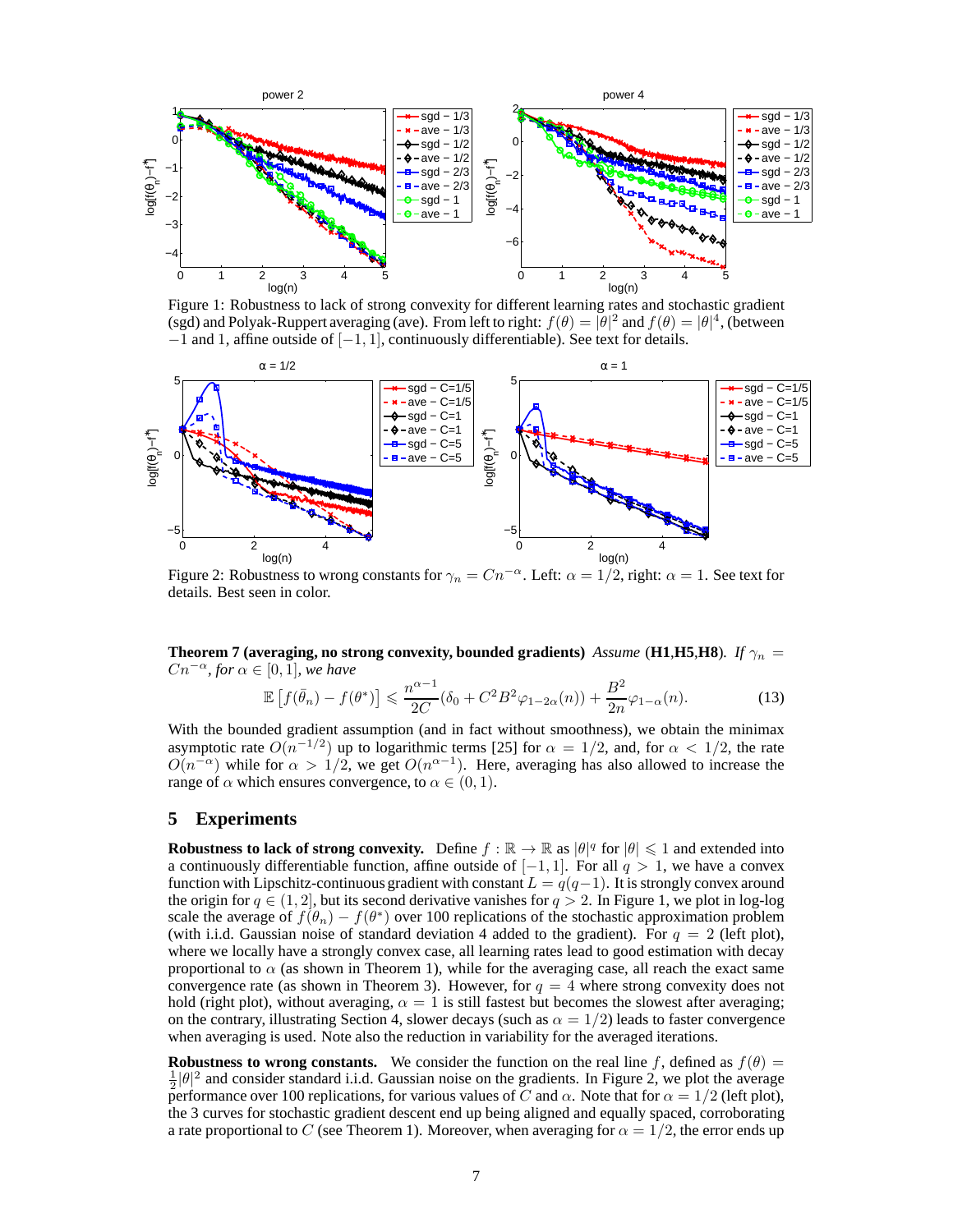

Figure 3: Comparison on non strongly convex logistic regression problems. Left: synthetic example, right: "alpha" dataset. See text for details. Best seen in color.

being independent of C and  $\alpha$  (see Theorem 3). Finally, when C is too large, there is an explosion (up to 10<sup>5</sup>), hinting at the potential instability of having C too large. For  $\alpha = 1$  (right plot), if C is too small, convergence is very slow (and not at the rate  $n^{-1}$ ), as already observed (see, e.g., [8, 6]).

**Medium-scale experiments with linear logistic regression.** We consider two situations where  $\mathcal{H} = \mathbb{R}^p$ : (a) the "alpha" dataset from the Pascal large scale learning challenge (http:// largescale.ml.tu-berlin.de/), for which  $p = 500$  and  $n = 50000$ , and (b) a synthetic example where  $p = 100$ ,  $n = 100000$ ; we generate the input data i.i.d. from a multivariate Gaussian distribution with mean zero and a covariance matrix sampled from a Wishart distribution with  $p$ degrees of freedom (thus with potentially bad condition number), and the output is obtained through a classification by a random hyperplane. For different values of  $\alpha$ , we choose C in an adaptive way where we consider the lowest test error after  $n/10$  iterations, and report results in Figure 3. In experiments reported in [23], we also consider C equal to  $1/L$  suggested by our analysis to avoid large constants, for which the convergence speed is very slow, suggesting that our global bounds involving the Lipschitz constants may be locally far too pessimistic and that designing a truly adaptive sequence  $(\gamma_n)$  instead of a fixed one is a fruitful avenue for future research.

# **6 Conclusion**

In this paper, we have provided a non-asymptotic analysis of stochastic gradient, as well as its averaged version, for various learning rate sequences of the form  $\gamma_n = Cn^{-\alpha}$  (see summary of results in Table 1). Following earlier work from the optimization, machine learning and stochastic approximation literatures, our analysis highlights that  $\alpha = 1$  is not robust to the choice of C and to the actual difficulty of the problem (strongly convex or not). However, when using averaging with  $\alpha \in (1/2, 1)$ , we get, both in strongly convex and non-strongly convex situation, close to optimal rates of convergence. Moreover, we highlight the fact that problems with bounded gradients have better behaviors, i.e., logistic regression is easier to optimize than least-squares regression.

Our work can be extended in several ways: first, we have focused on results in quadratic mean and we expect that some of our results can be extended to results in high probability (in the line of [13, 3]). Second, we have focused on differentiable objectives, but the extension to objective functions with a differentiable stochastic part and a non-differentiable deterministic (in the line of [14]) would allow an extension to sparse methods.

**Acknowledgements.** Francis Bach was partially supported by the European Research Council (SIERRA Project). We thank Mark Schmidt and Nicolas Le Roux for helpful discussions.

|          | <b>SGD</b>  |          | SGD      | SGD      | Aver.      | Aver.    | Aver. |
|----------|-------------|----------|----------|----------|------------|----------|-------|
| $\alpha$ | $\mu$ , $L$ |          |          | L, B     | $\mu, \mu$ |          |       |
| J.       | $\alpha$    | $\alpha$ |          |          | $2\alpha$  |          |       |
|          | $\alpha$    | $\alpha$ |          | əα       | $2\alpha$  |          |       |
|          | $\alpha$    | $\alpha$ |          |          |            | $\alpha$ |       |
|          | $\alpha$    | $\alpha$ | $\alpha$ | $\alpha$ |            |          |       |

Table 1: Summary of results: For stochastic gradient descent (SGD) or Polyak-Ruppert averaging (Aver.), we provide their rates of convergence of the form  $n^{-\beta}$  corresponding to learning rate sequences  $\gamma_n = Cn^{-\alpha}$ , where  $\beta$  is shown as a function of  $\alpha$ . For each method, we list the main assumptions ( $\mu$ : strong convexity,  $L$ : bounded Hessian,  $B$ : bounded gradients).